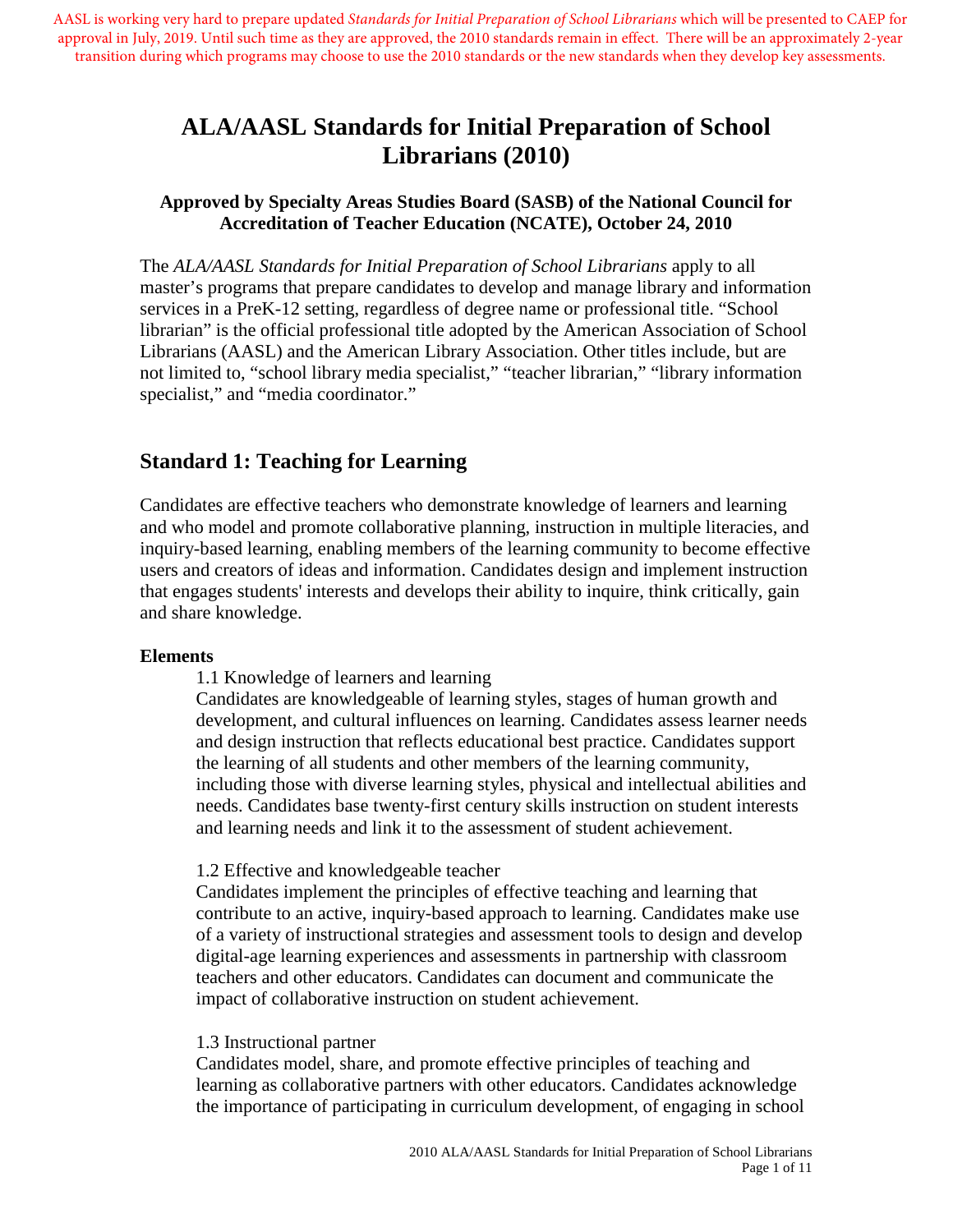improvement processes, and of offering professional development to other educators as it relates to library and information use.

1.4 Integration of twenty-first century skills and learning standards Candidates advocate for twenty-first century literacy skills to support the learning needs of the school community. Candidates demonstrate how to collaborate with other teachers to plan and implement instruction of the AASL *Standards for the 21st-Century Learner* and state student curriculum standards. Candidates employ strategies to integrate multiple literacies with content curriculum. Candidates integrate the use of emerging technologies as a means for effective and creative teaching and to support P-12 students' conceptual understanding, critical thinking and creative processes.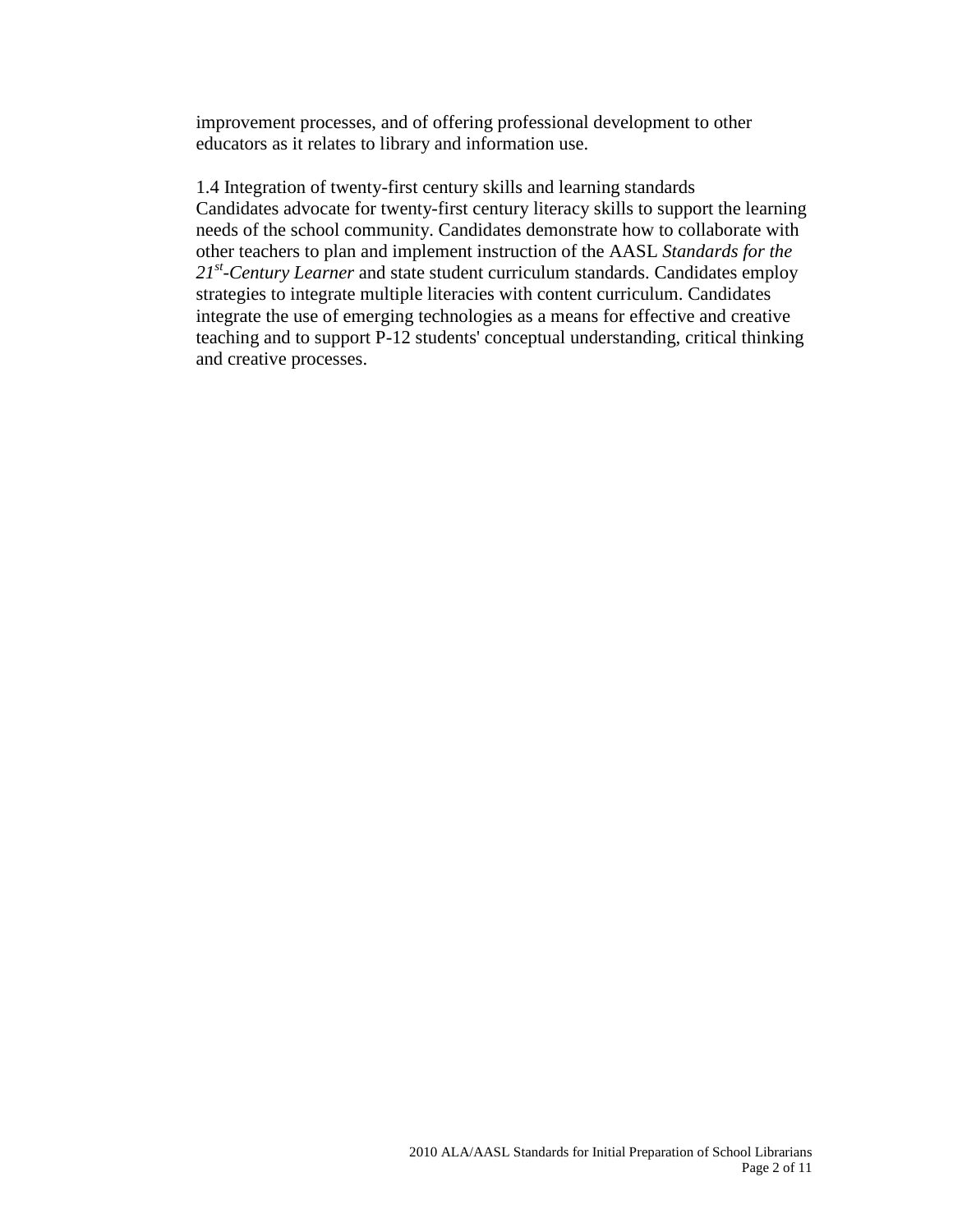### **Standard 1 Rubric**

#### **Unacceptable Acceptable Target**

Assessments provide little or no evidence that candidates are able to:

- Demonstrate an understanding of learners and learning or of instructional strategies and resources that support the AASL Standards for the 21st-Century Learner;
- Collaborate with other professionals in support of curriculum and/or professional development.

At least one assessment provides evidence that candidates are able to:

- Demonstrate a knowledge of learners and learning by collaborating with other educators to design instruction that supports the learning styles, needs, interests and abilities of all students;
- Deliver instruction and develop assessments that make use of a variety of instructional strategies and information resources to develop and enhance the multiple literacies of P-12 students;
- Gain an awareness of and participate in professional learning activities related to library and information use to ensure all members of the learning community become effective users of ideas and information;
- Integrate emerging technologies into instruction that reinforce the skills, dispositions, responsibilities, and self assessments in AASL Standards for the 21st-Century Learner and state standards that support student achievement.

- Model and promote a knowledge of learners and learning by designing and delivering inquiry-based information literacy instruction that enhances the information, media, visual and technical literacies of P-12 students;
- Integrate emerging technologies into a variety of instructional strategies to support the diverse learning styles, interests, and ability of all students to inquire, think critically, and gain and create knowledge;
- Collaborate with educators and other stakeholders in professional development activities involving curriculum development and school improvement processes in support of student achievement.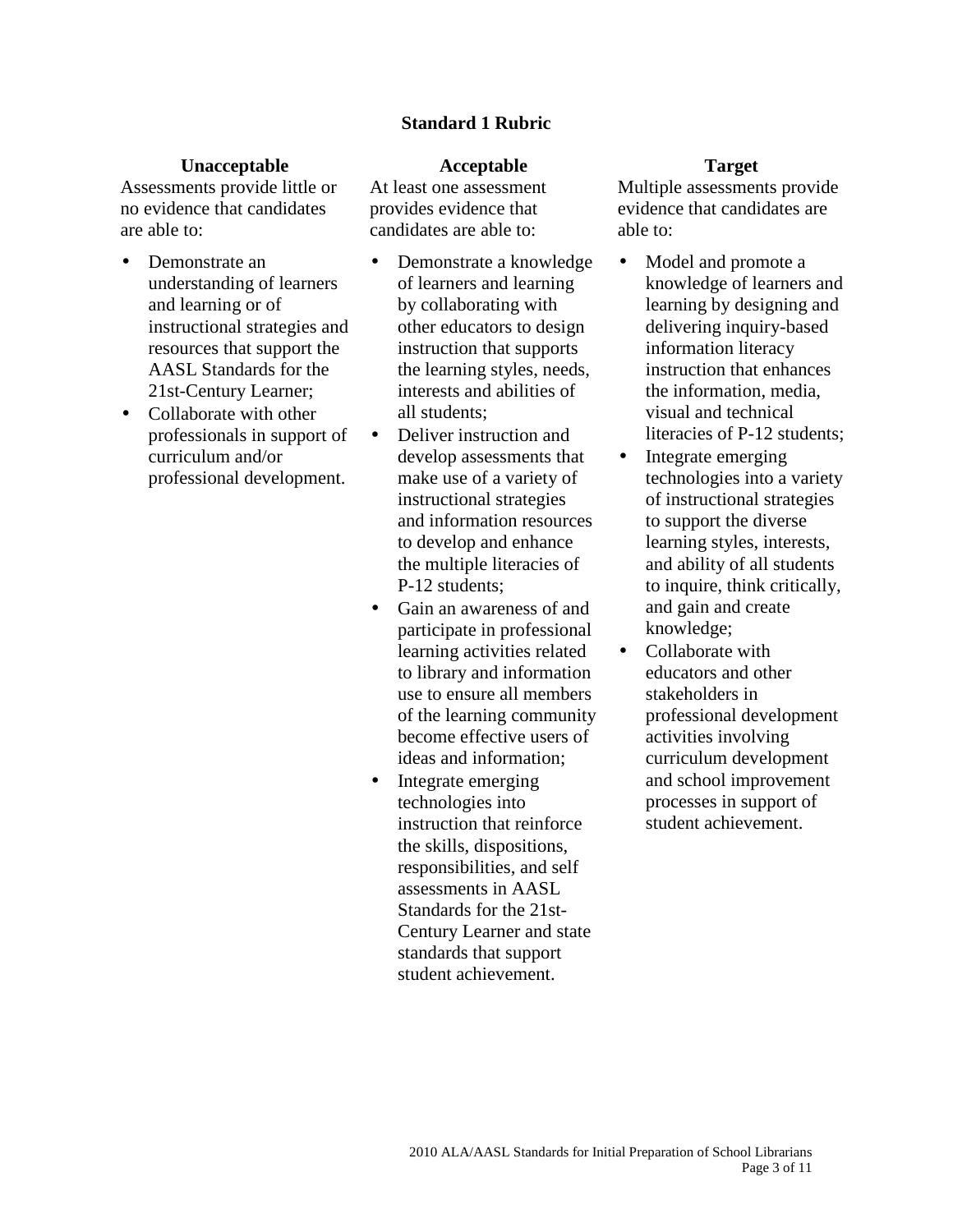## **Standard 2: Literacy and Reading**

Candidates promote reading for learning, personal growth, and enjoyment. Candidates are aware of major trends in children's and young adult literature and select reading materials in multiple formats to support reading for information, reading for pleasure, and reading for lifelong learning. Candidates use a variety of strategies to reinforce classroom reading instruction to address the diverse needs and interests of all readers.

#### **Elements**

### 2.1 Literature

Candidates are familiar with a wide range of children's, young adult, and professional literature in multiple formats and languages to support reading for information, reading for pleasure, and reading for lifelong learning.

#### 2.2 Reading promotion

Candidates use a variety of strategies to promote leisure reading and model personal enjoyment of reading in order to promote habits of creative expression and lifelong reading.

#### 2.3 Respect for diversity

Candidates demonstrate the ability to develop a collection of reading and information materials in print and digital formats that support the diverse developmental, cultural, social, and linguistic needs of P-12 students and their communities.

#### 2.4 Literacy strategies

Candidates collaborate with classroom teachers to reinforce a wide variety of reading instructional strategies to ensure P-12 students are able to create meaning from text.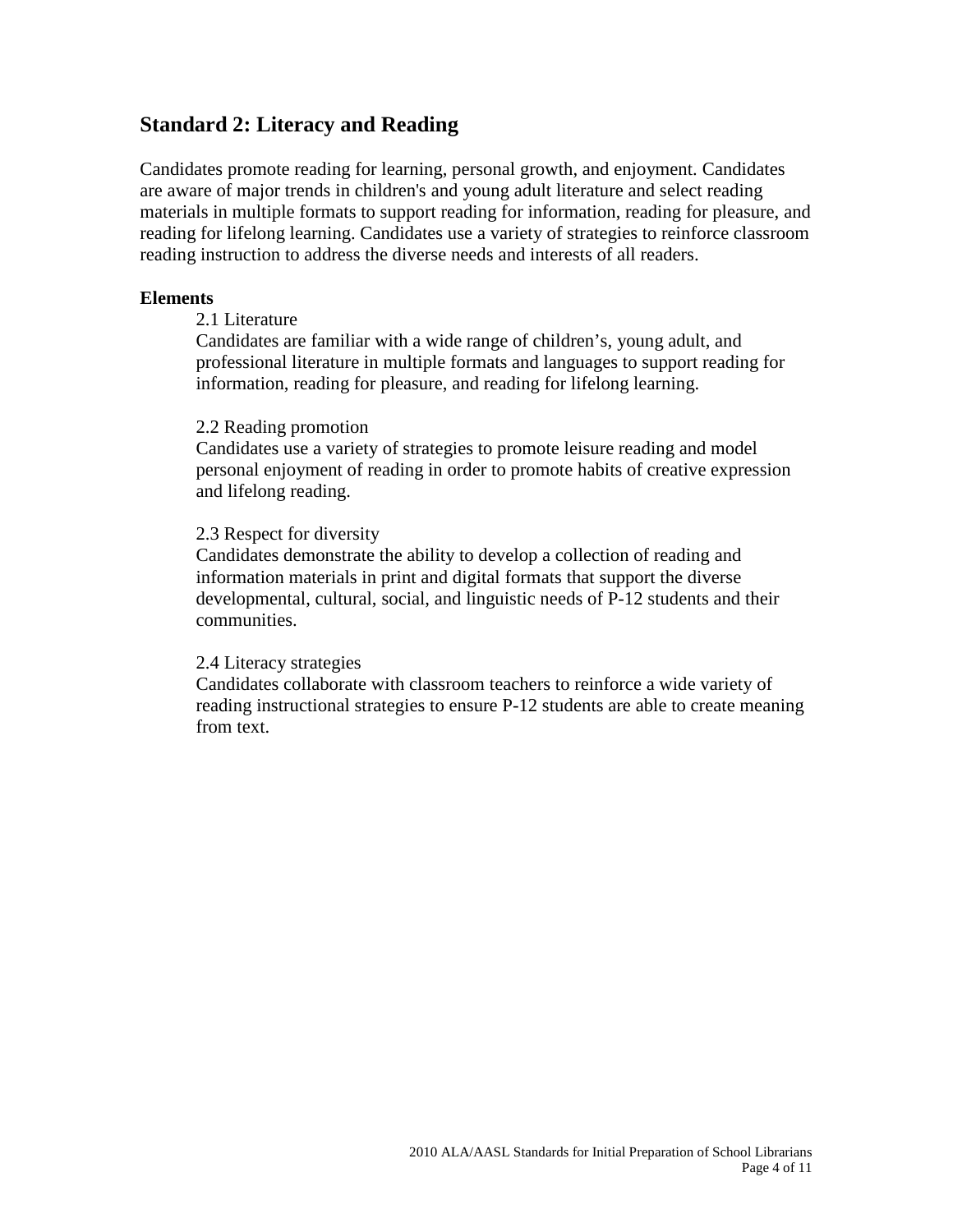### **Standard 2 Rubric**

#### **Unacceptable Acceptable Target**

Assessments provide little or no evidence that candidates are able to:

- Promote or support reading through the use of literature;
- Direct reading instruction or collection development that meets the needs of all readers.

At least one assessment provides evidence that candidates are able to:

- Promote reading through a wide range of reading materials in multiple formats for both children and young adults that encourage reading for information, pleasure and life-long learning;
- Collaborate with other educators to reinforce classroom reading instruction through the use of a variety of reading strategies that enhance P-12 students' ability to create meaning from text;
- Develop a collection of reading resources that promotes reading for enjoyment and meets the diverse information needs and interests of all readers.

- Promote reading for children, young adults and other education professionals through the use of high-quality and high-interest literature in print and digital formats that reflect the diverse developmental, cultural, social and linguistic needs of their P-12 students and communities;
- Use authentic and engaging instructional strategies that reinforce classroom reading instruction in support of lifelong learning and to build an appreciation for literature in support of personal and creative pursuits of P-12 students and other members of the school community.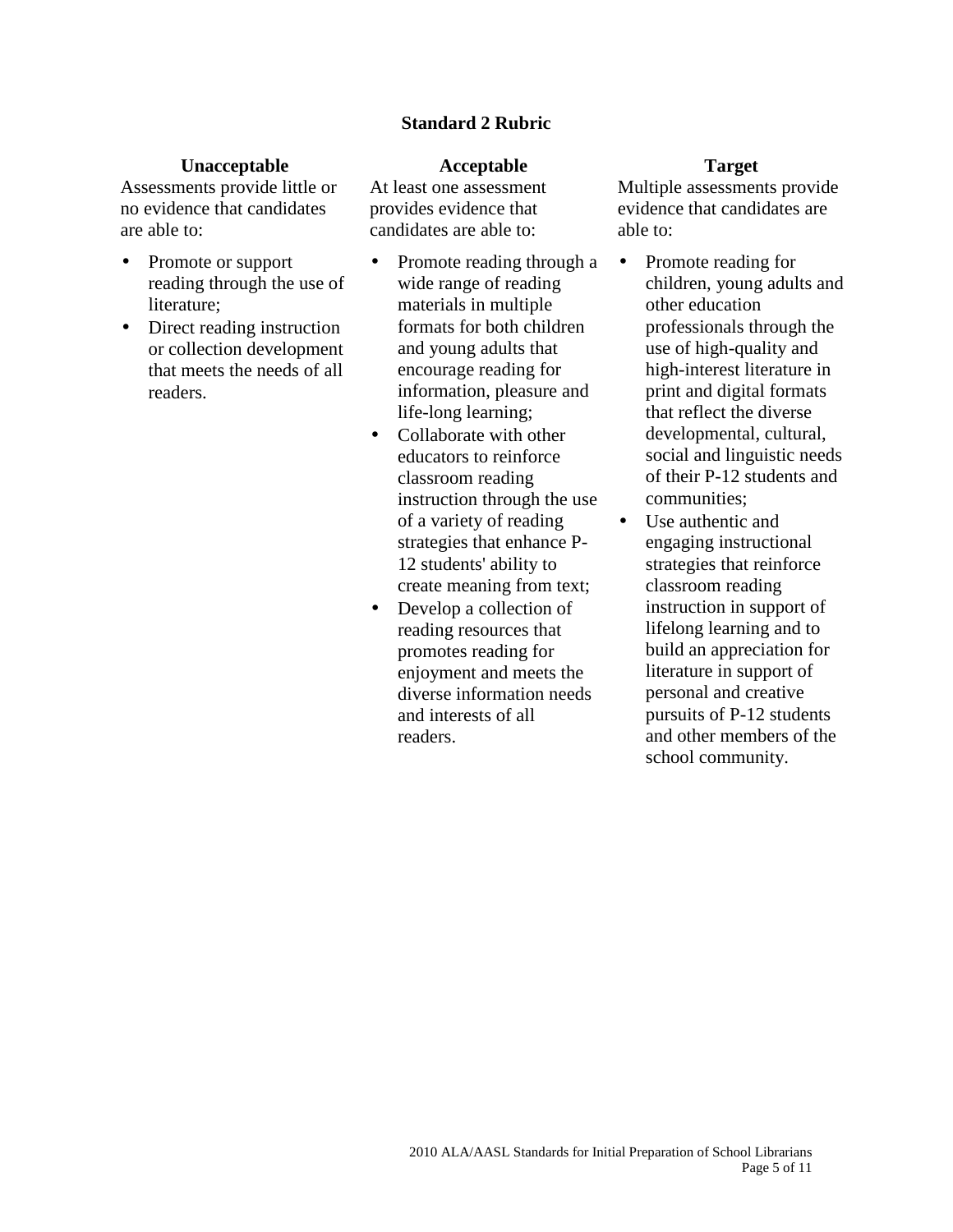## **Standard 3: Information and Knowledge**

Candidates model and promote ethical, equitable access to and use of physical, digital, and virtual collections of resources. Candidates demonstrate knowledge of a variety of information sources and services that support the needs of the diverse learning community. Candidates demonstrate the use of a variety of research strategies to generate knowledge to improve practice.

#### **Elements**

3.1 Efficient and ethical information-seeking behavior

Candidates identify and provide support for diverse student information needs. Candidates model multiple strategies for students, other teachers, and administrators to locate, evaluate, and ethically use information for specific purposes. Candidates collaborate with students, other teachers, and administrators to efficiently access, interpret, and communicate information.

#### 3.2 Access to information

Candidates support flexible, open access for library services. Candidates demonstrate their ability to develop solutions for addressing physical, social and intellectual barriers to equitable access to resources and services. Candidates facilitate access to information in print, non-print, and digital formats. Candidates model and communicate the legal and ethical codes of the profession.

### 3.3 Information technology

Candidates demonstrate their ability to design and adapt relevant learning experiences that engage students in authentic learning through the use of digital tools and resources. Candidates model and facilitate the effective use of current and emerging digital tools to locate, analyze, evaluate, and use information resources to support research, learning, creating, and communicating in a digital society.

#### 3.4 Research and knowledge creation

Candidates use evidence-based, action research to collect data. Candidates interpret and use data to create and share new knowledge to improve practice in school libraries.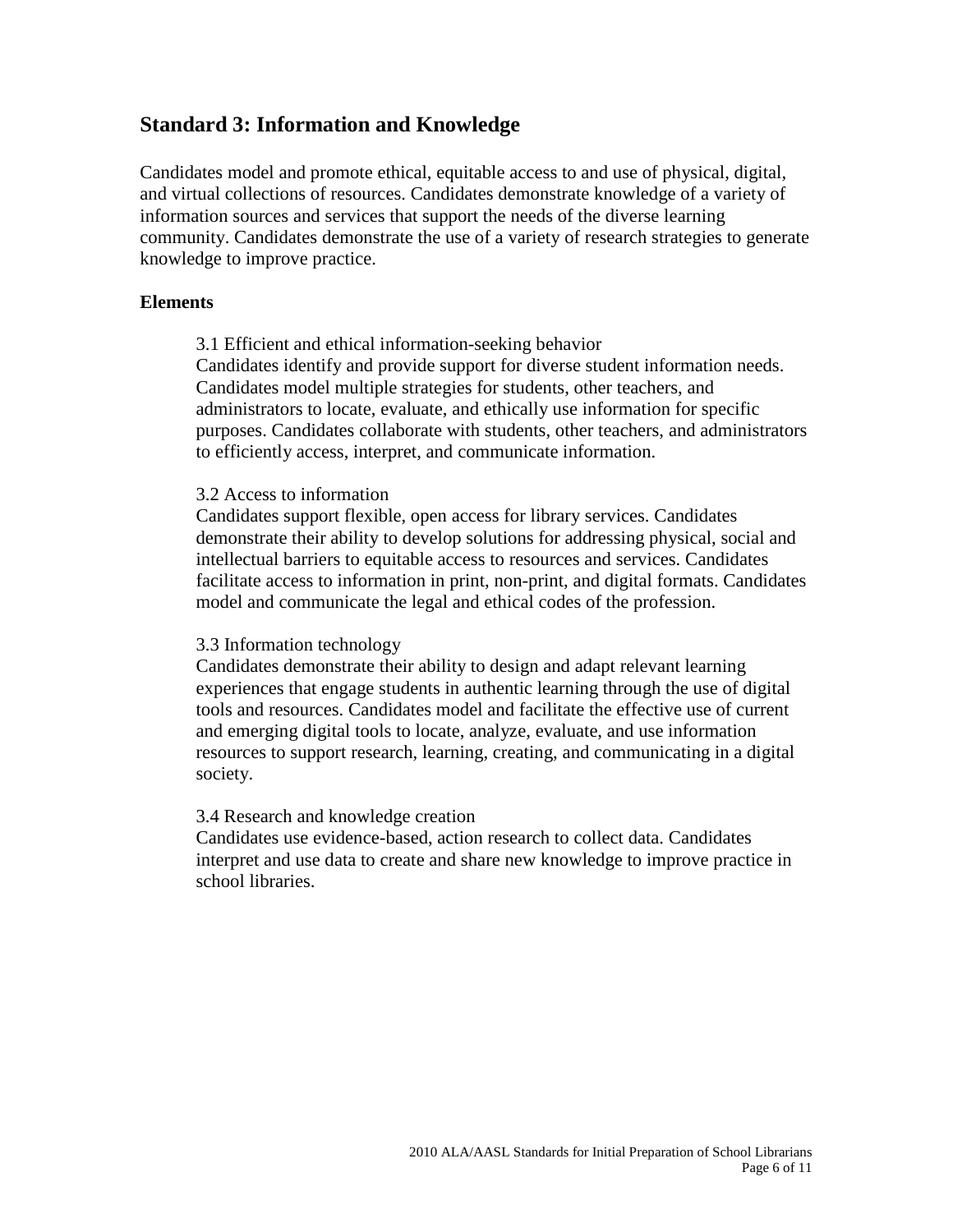### **Standard 3 Rubric**

#### **Unacceptable Acceptable Target**

Assessments provide little or no evidence that candidates are able to:

• Design services or instruction that supports equitable access to information in an efficient and ethical manner by P-12 students and other members of their school and community.

At least one assessment provides evidence that candidates are able to:

- Implement flexible and equitable access to print and digital information resources by diverse members of the school community by reducing barriers to resources and services;
- Collaborate with other educators to design and deliver instruction that enhances P-12 students' ability to ethically and efficiently access, evaluate and use information;
- Integrate current and emerging technologies into instruction in support of inquiry, learning, creating and communicating information in a digital society;
- Use evidence-based practice methods to collect, interpret and use data from research to improve practice in school libraries.

- Ensure open and equitable access to information by collaborating with all members of the school community to develop solutions to physical, social and intellectual barriers to resources and services in school libraries;
- Model and promote efficient and ethical information seeking behaviors through the design and delivery of authentic and relevant learning experiences for P-12 students, teachers and administrators in professional learning communities;
- Enhance access to information for P-12 students and other members of their schools and communities through the use of current and emerging technologies that support the access, interpretation and communication of information;
- Use a variety of research strategies to create new knowledge and improve practice in school libraries.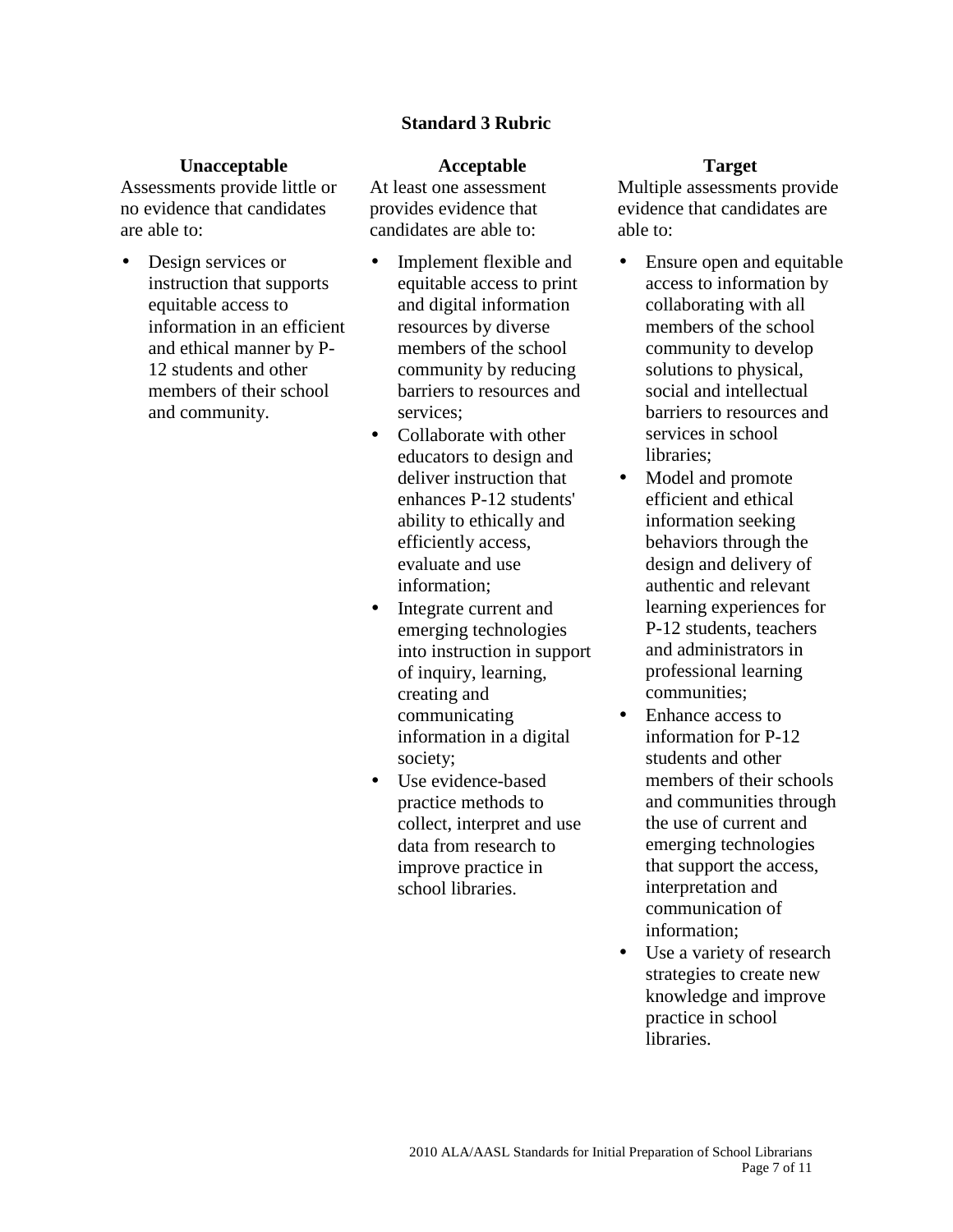## **Standard 4: Advocacy and Leadership**

Candidates advocate for dynamic school library programs and positive learning environments that focus on student learning and achievement by collaborating and connecting with teachers, administrators, librarians, and the community. Candidates are committed to continuous learning and professional growth and lead professional development activities for other educators. Candidates provide leadership by articulating ways in which school libraries contribute to student achievement.

#### **Elements**

4.1. Networking with the library community

Candidates demonstrate the ability to establish connections with other libraries and to strengthen cooperation among library colleagues for resource sharing, networking, and facilitating access to information. Candidates participate and collaborate as members of a social and intellectual network of learners.

#### 4.2 Professional development

Candidates model a strong commitment to the profession by participating in professional growth and leadership opportunities through membership in library associations, attendance at professional conferences, reading professional publications, and exploring Internet resources. Candidates plan for ongoing professional growth.

### 4.3 Leadership

Candidates are able to articulate the role and relationship of the school library program's impact on student academic achievement within the context of current educational initiatives. Utilizing evidence-based practice and information from education and library research, candidates communicate ways in which the library program can enhance school improvement efforts.

### 4.4 Advocacy

Candidates identify stakeholders within and outside the school community who impact the school library program. Candidates develop a plan to advocate for school library and information programs, resources, and services.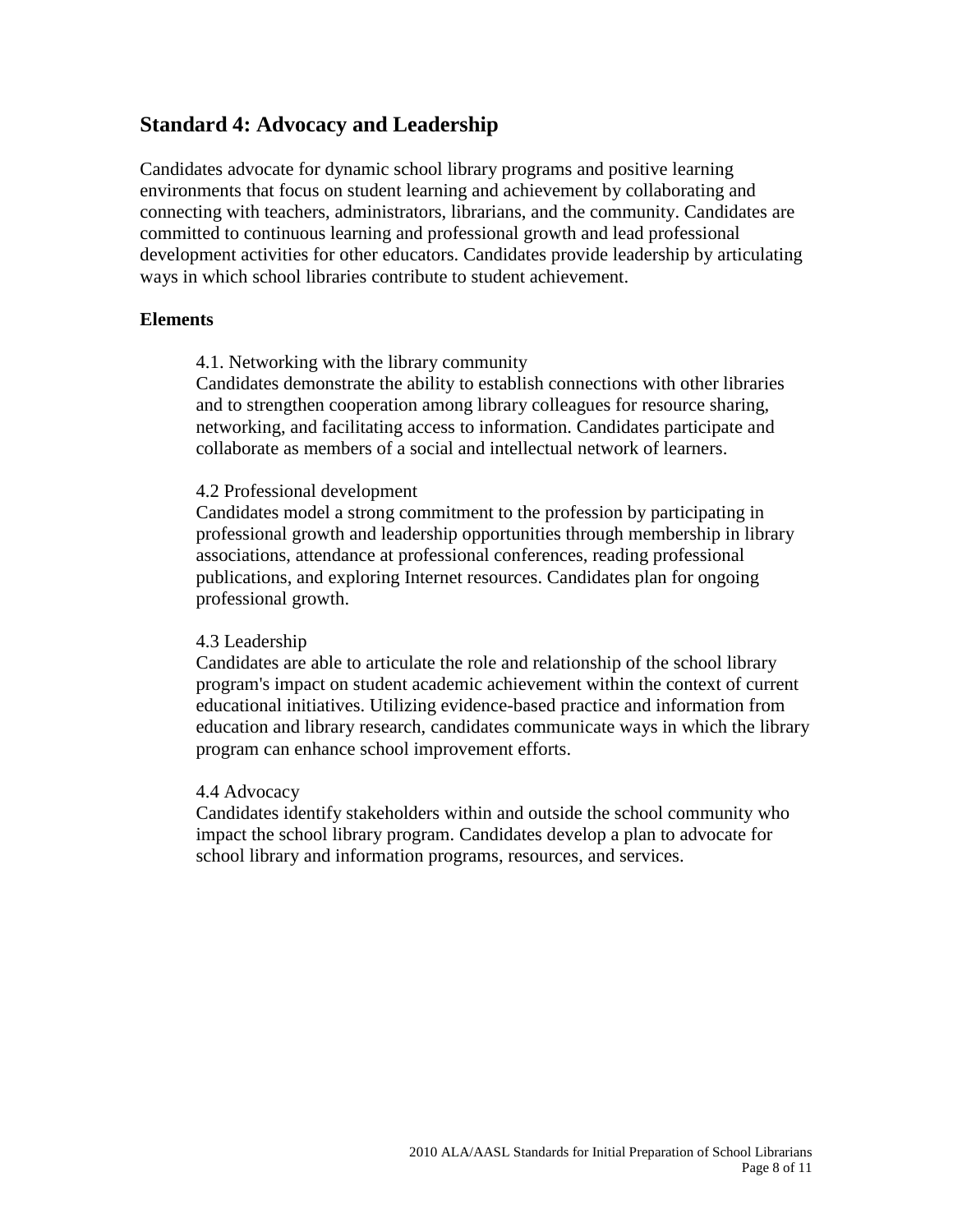### **Standard 4 Rubric**

#### **Unacceptable Acceptable Target**

Assessments provide little or no evidence that candidates are able to:

• Positively and productively direct or advocate for a school library program within their school and community.

At least one assessment provides evidence that candidates are able to:

- Advocate for dynamic school library programs and build positive learning environments by articulating the role of the school library program's impact on student achievement;
- Develop professional development activities that enhance the awareness of school library programs, resources and services for students, other educators and community stakeholders;
- Network with school librarians, other information professionals, and agencies to establish cooperative initiatives that encourage resource sharing and access to information;
- Articulate the value of professional organizations and develop plan for ongoing professional growth.

- Advocate for strong school library programs by designing and leading professional development opportunities that clearly articulate the impact of a school library program's resources, services and programming on student academic achievement;
- Become active contributors in education and information professional organizations and use publications, conferences, and virtual professional development experiences and opportunities to engage in social and intellectual networks that address best practice in school libraries;
- Use research and other evidence-based data and information to contribute to and lead school improvement and professional development initiatives.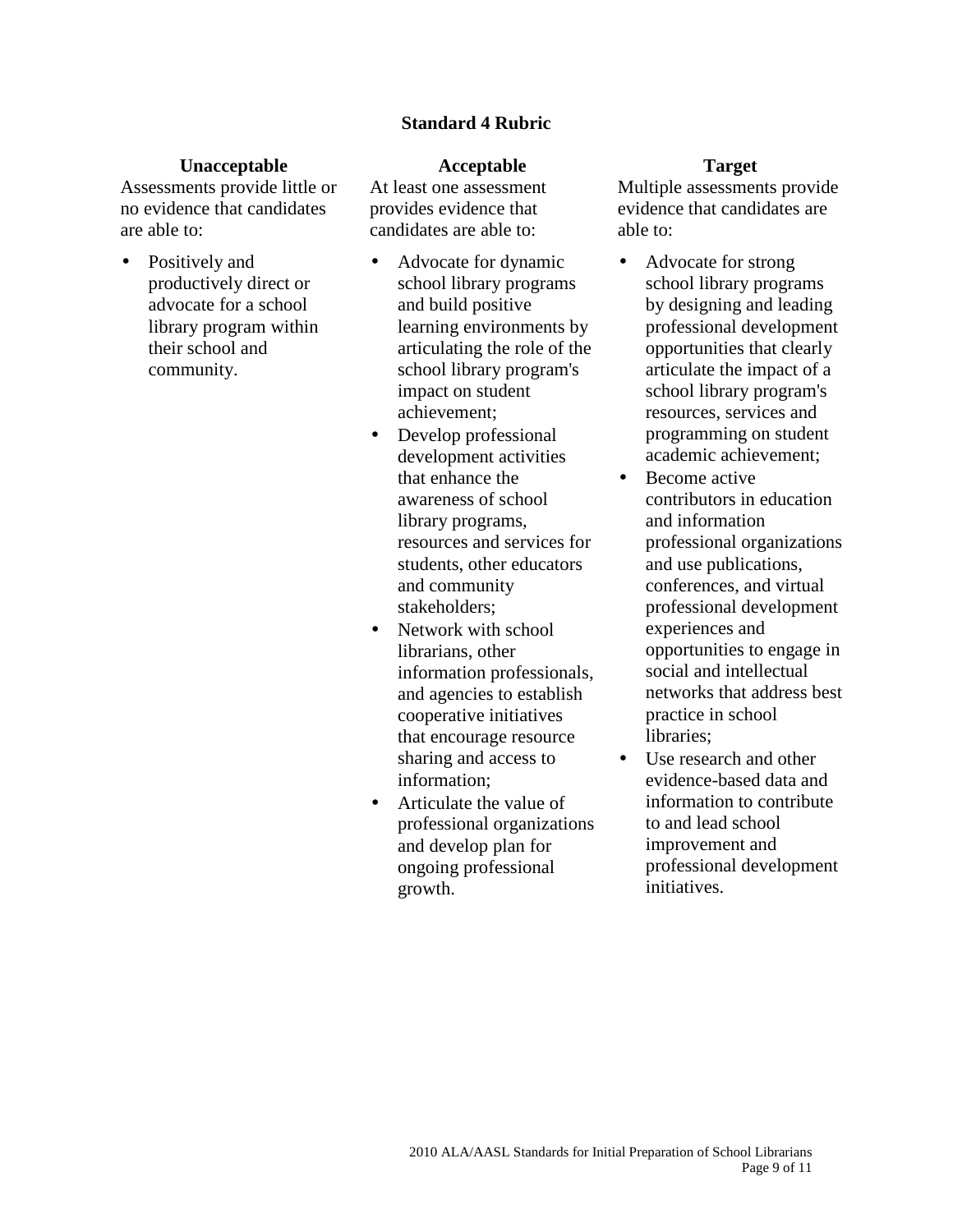## **Standard 5: Program Management and Administration**

Candidates plan, develop, implement, and evaluate school library programs, resources, and services in support of the mission of the library program within the school according to the ethics and principles of library science, education, management, and administration.

### **Elements**

### 5.1 Collections

Candidates evaluate and select print, non-print, and digital resources using professional selection tools and evaluation criteria to develop and manage a quality collection designed to meet the diverse curricular, personal, and professional needs of students, teachers, and administrators. Candidates organize school library collections according to current library cataloging and classification principles and standards.

### 5.2 Professional Ethics

Candidates practice the ethical principles of their profession, advocate for intellectual freedom and privacy, and promote and model digital citizenship and responsibility. Candidates educate the school community on the ethical use of information and ideas.

### 5.3 Personnel, Funding, and Facilities

Candidates apply best practices related to planning, budgeting, and evaluating human, information, and physical resources. Candidates organize library facilities to enhance the use of information resources and services and to ensure equitable access to all resources for all users. Candidates develop, implement, and evaluate policies and procedures that support teaching and learning in school libraries.

### 5.4 Strategic Planning and Assessment

Candidates communicate and collaborate with students, teachers, administrators, and community members to develop a library program that aligns resources, services, and standards with the school's mission. Candidates make effective use of data and information to assess how the library program addresses the needs of their diverse communities.